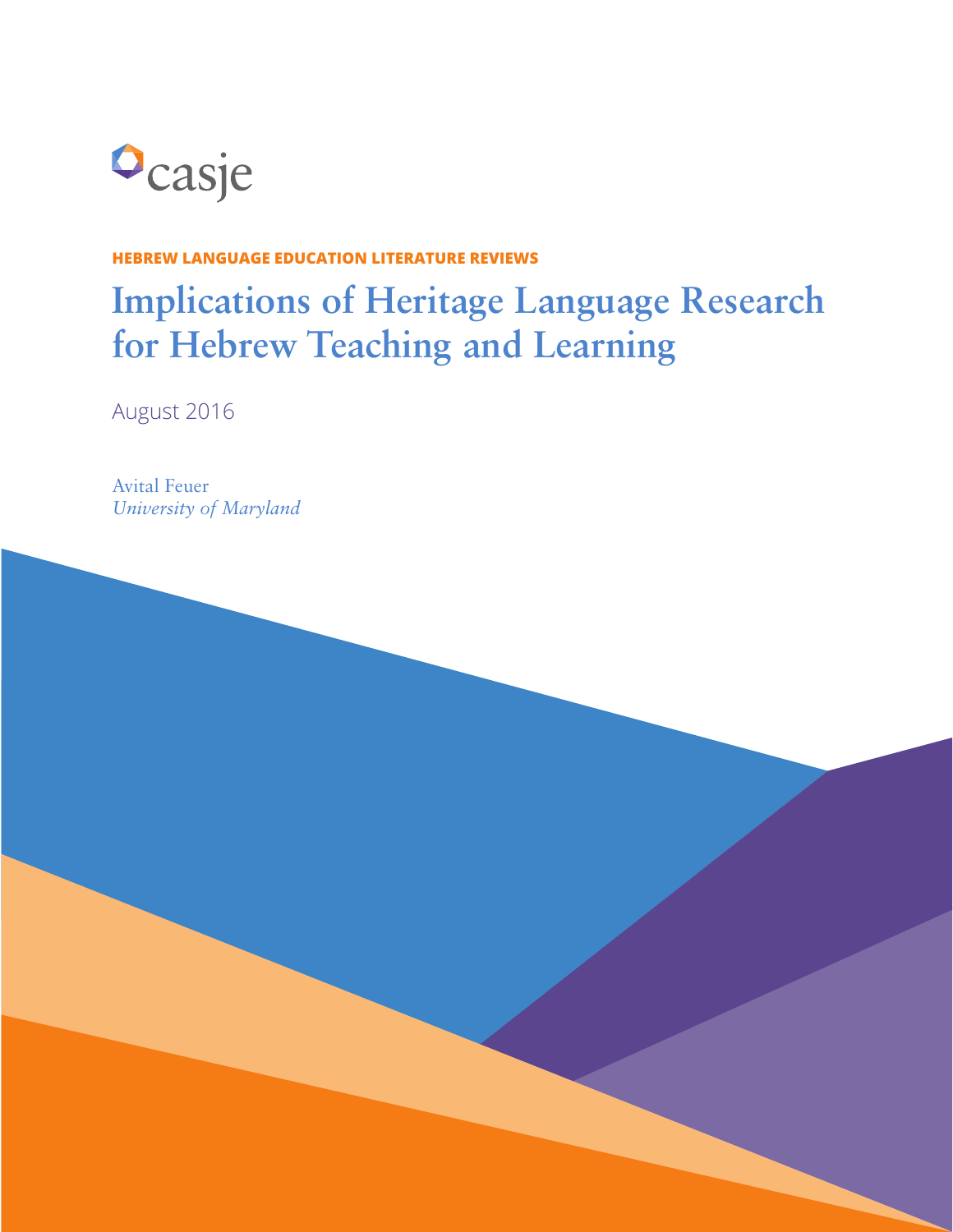### Preface

CASJE (Consortium for Applied Studies in Jewish Education) is an evolving community of researchers, practitioners, and philanthropic leaders dedicated to improving the quality of knowledge that can be used to guide the work of Jewish Education. CASJE was launched with lead funding from the Jim Joseph, AVI CHAI, and Mandell and Madeleine Berman Foundations.

Early on, CASJE stakeholders and partners identified the potential for research to contribute to the improvement of Hebrew language education. To date, CASJE's activity in this field has included an effort to gain a better understanding of core issues that might benefit from a systematic applied research program, and on formulating a series of questions that might guide such a program over time.

To that end, this literature review is the first in a series commissioned by the CASJE Board. These reviews explore the implications and applications to the teaching and learning of Hebrew of recent research in heritage, second and foreign language learning.

Avital Feuer, the author of this first review, is Associate Research Professor in the School of Languages, Literatures and Cultures and at the Meyerhoff Center for Jewish Studies, University of Maryland.

*Michael Feuer Lee Shulman Co-Chair, CASJE Board Co-Chair, CASJE Board*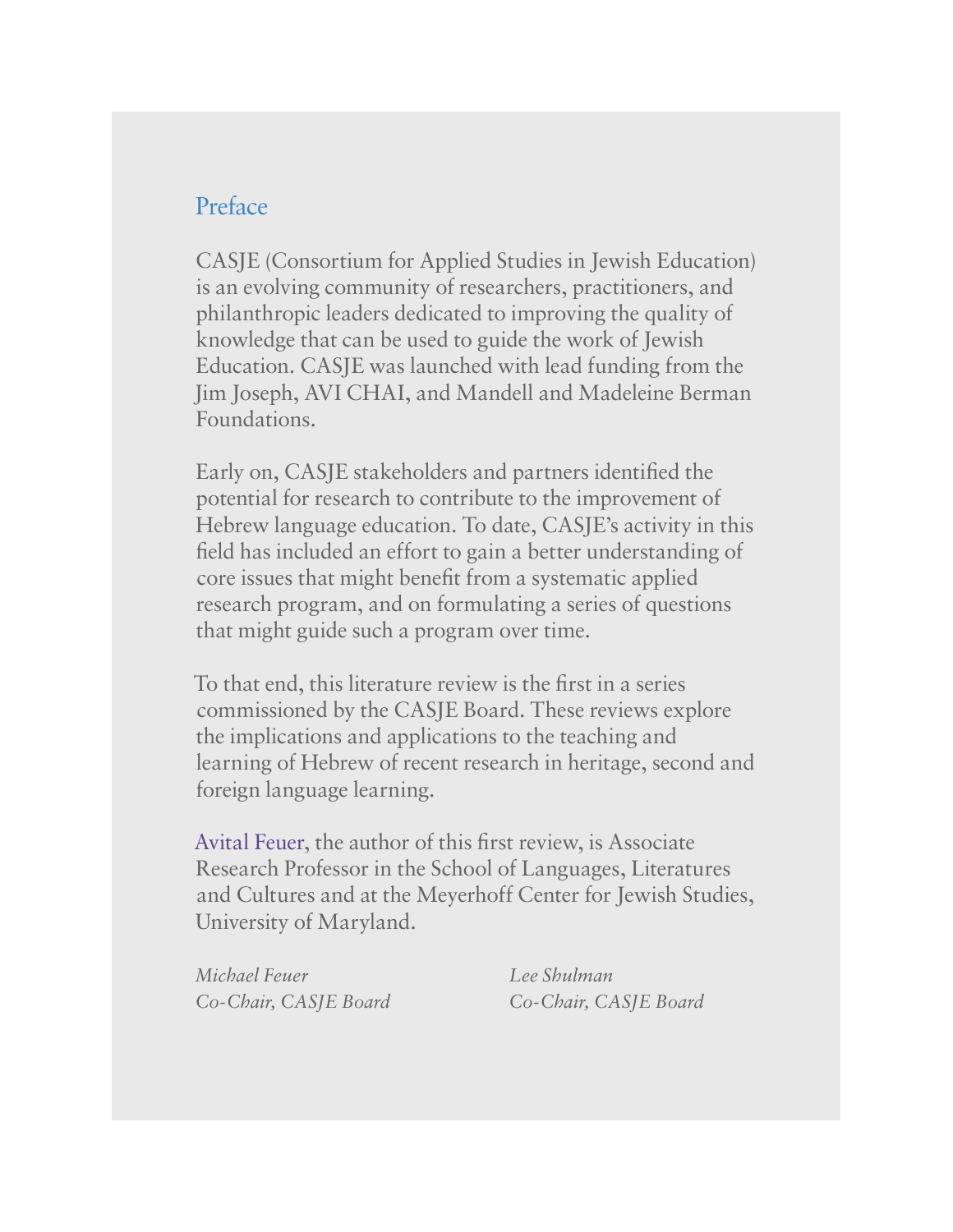# Contents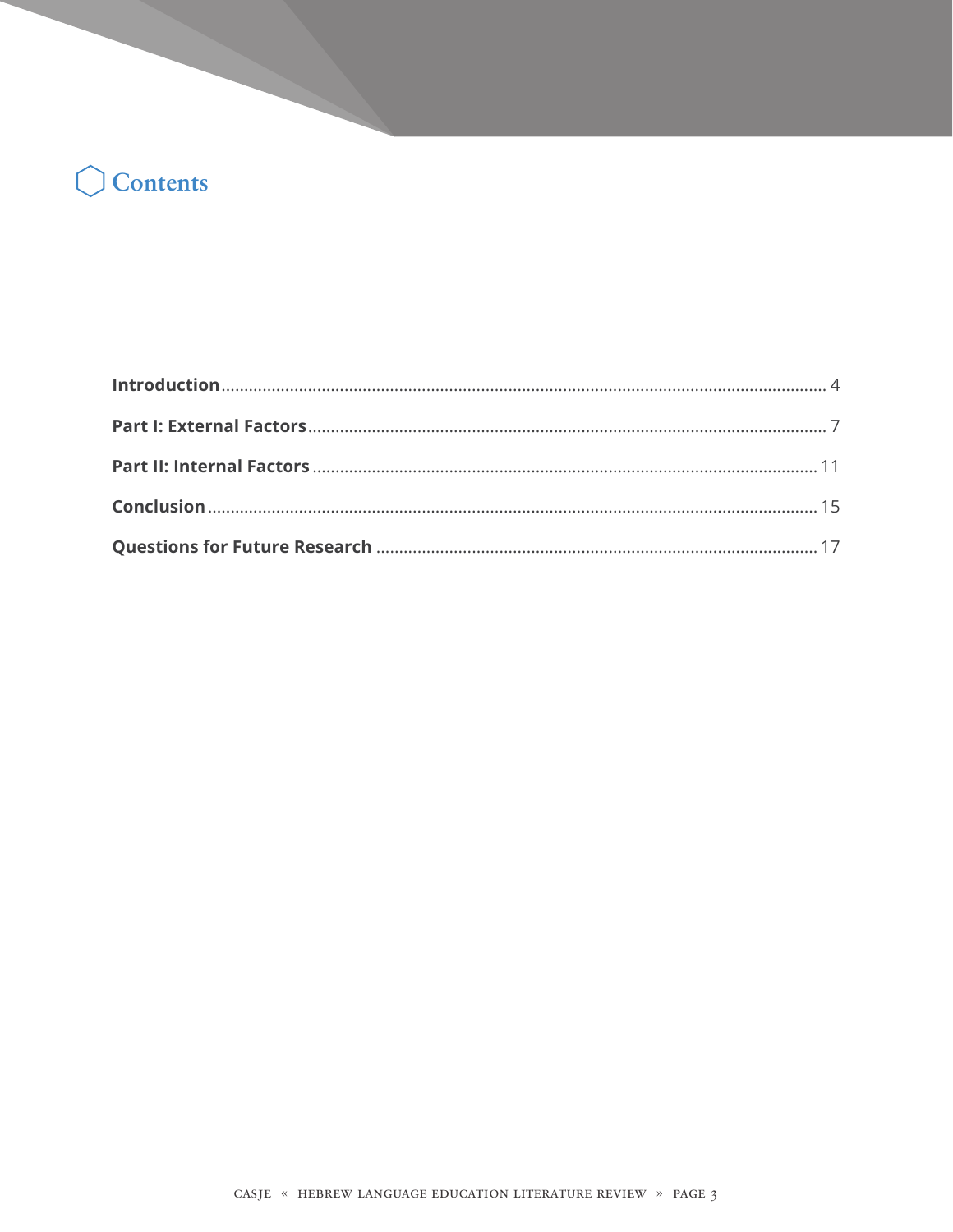### **Introduction**

For several decades, researchers have studied the field of heritage language (HL) teaching and learning. The intention of this review is to analyze these studies in order to find broader and more specific applications to inform the current situation in the Hebrew class. These applications are limited for several reasons. First, virtually all HL studies focus on the children of immigrants who speak or are learning the new region's majority language while attempting to preserve their HL (usually their home language). Most young American Hebrew learners, apart from a number of children of Israeli immigrants, speak English as their home and first language (L1). Second, though prior studies of HL learning are numerous, the research usually consists of qualitative case studies focusing on one aspect of learning (for example, attitudes toward the teacher, reactions to class activities, or parental influences on learning). There is very little in-depth analysis or connection of results and implications. Third, **"He**brew" is an umbrella term<sup>1</sup> that includes biblical, liturgical, literary, modern and other **genres and uses of the language** and that can be meaningful for social, communal, religious, affective, nostalgic, nationalistic, and instrumental reasons. **It is difficult to pinpoint**  *which* **Hebrew we can study and compare to other HLs.**

In spite of these limitations, there are important insights about language learning in general and Hebrew language learning in particular. This review demonstrates why more research about Hebrew learning is needed. The examples cited show general categories of aspects of HL that have been studied and then connect these disparate cases to create a broader theme related to identity formation and motivation. **Viewing Hebrew learning through the lens of identity studies can** connect the variations and complexities of all of these contexts and **allow us to begin a discussion about applications and lessons for the Hebrew classroom.**

<sup>1</sup> Avni, S. (2012). Hebrew as heritage: The work of language in religious and communal continuity. *Linguistics and Education 23,* 323-333.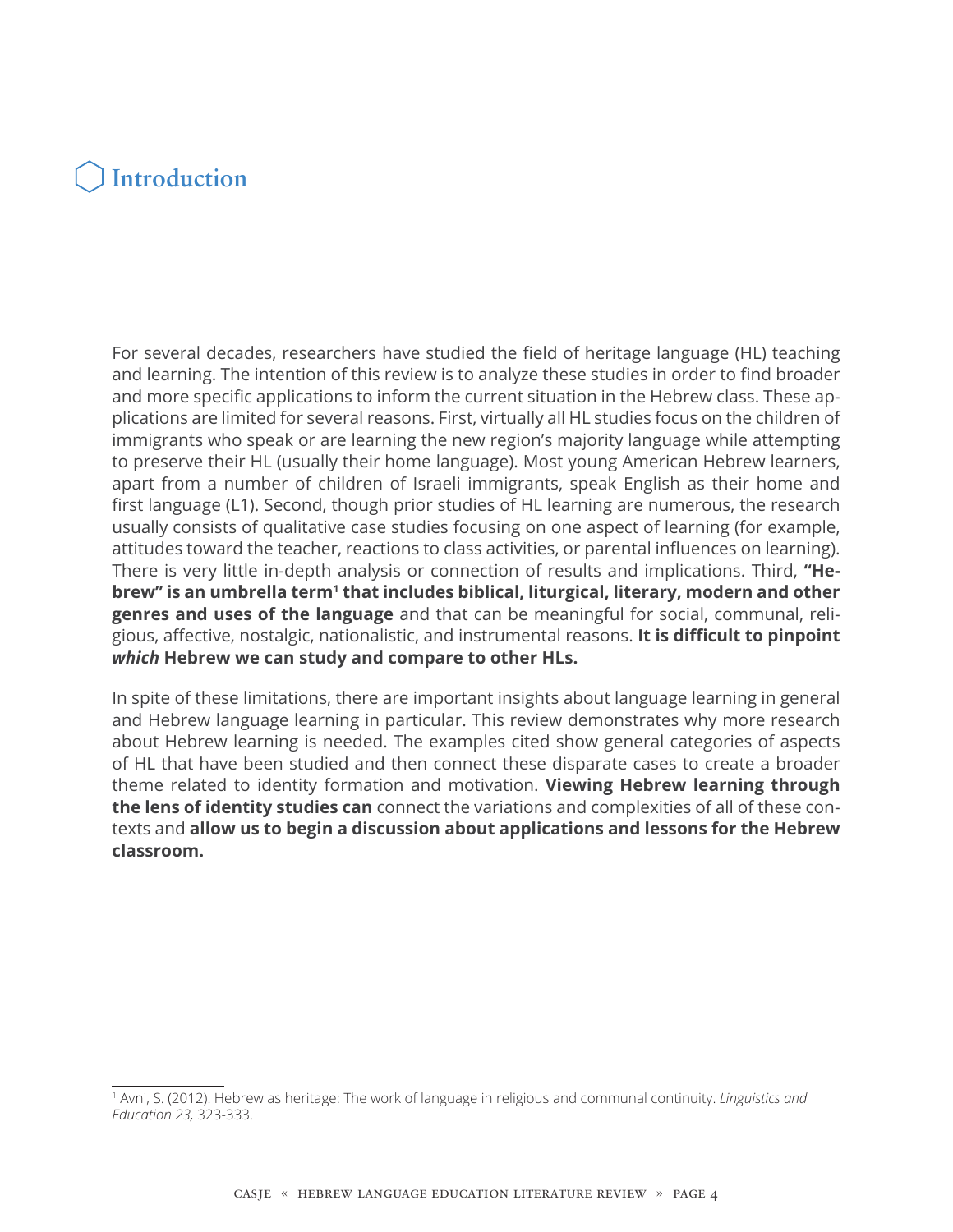#### **Definitions**

"**Heritage language**" refers to a language other than the dominant language that is familiar, not foreign, to the user<sup>2</sup>. Park<sup>3</sup> defined HL as any language other than aboriginal languages brought to a host society by immigrants, and can also be referred to as community language, ancestral language, mother-tongue or ethnic language. It is important to note that most research in the field assumes that HL is spoken in the home and that exposure and input are available to the individual.

When research refers to "**second language**" (SL or L2) or "**foreign language**" (FL), different contexts are described. Second language, acquired after one's native language, is learned in the region where that language is dominant. For example, immigrant students from Bulgaria who learn English in the United States (in an English-dominant region) are learning English as a second language. Foreign language is learned in a region where it is not generally spoken by the majority population. An example of FL study is a Japanese class at an American university.

**Hebrew learning in the United States falls somewhere between** these **three language learning contexts**. For second generation immigrants, that is, children of Israelis who immigrated to the U.S., modern Hebrew is a heritage language in its traditional sense, though other forms such as biblical Hebrew could be considered "foreign" to them. That population is a small percentage of Hebrew learners in the U.S.; most learners are not second, or even third or fourth generation native speakers. For most learners, modern Hebrew falls into the category of foreign language, but still retains personal, ethnic, and cultural dimensions that liken it more to a heritage or ancestral language. Some learners may have some proficiency with written liturgical Hebrew because of synagogue participation but no modern Hebrew ability. Learners' parents and relatives may also hold some level of Hebrew proficiency, literacy or exposure.

There may be some parallels with third generation (or more) heritage language learners, but there are very few studies of this group, and very few applicable results. Luning and Yamauchi4 interviewed 12 adolescents and their families and determined that after a century-long ban on Hawaiian language, teaching Hawaiian in K-12 schools influenced cultural pride and was viewed positively by parents and students. Endo<sup>5</sup> interviewed three fourth generation, elementary-age Japanese HL students and their parents in Japanese supplementary school, observed lessons and reviewed class materials. This study illustrated fun, hands-on methods of learning but also high attrition rates of students. Each study reported general "positive" attitudes but did not probe participants for in-depth explanation of these attitudes. Nei-

<sup>2</sup> Kelleher, A. (2010). What is a heritage language? *CAL Heritage Briefs.* Retrieved 1/19/2016 from http://www.cal.org/ heritage/pdfs/briefs/What-is-a-Heritage-Language.pdf.

<sup>3</sup> Park, S.M. (2013). Immigrant students' heritage language and cultural identity maintenance in multilingual and multicultural societies. *Concordia Working Papers in Applied Linguistics, 4.*

<sup>4</sup> Luning, R. & Yamauchi, L. (2010). The influences of indigenous heritage language education on students and families in a Hawaiian language immersion program. *Heritage Language Journal, 7,* 46-75.

<sup>5</sup> Endo, R. (2013). Realities, rewards and risks of heritage language education: Perspectives from Japanese parents in a midwestern community. Bilingual Research Journal, 36, 278-294.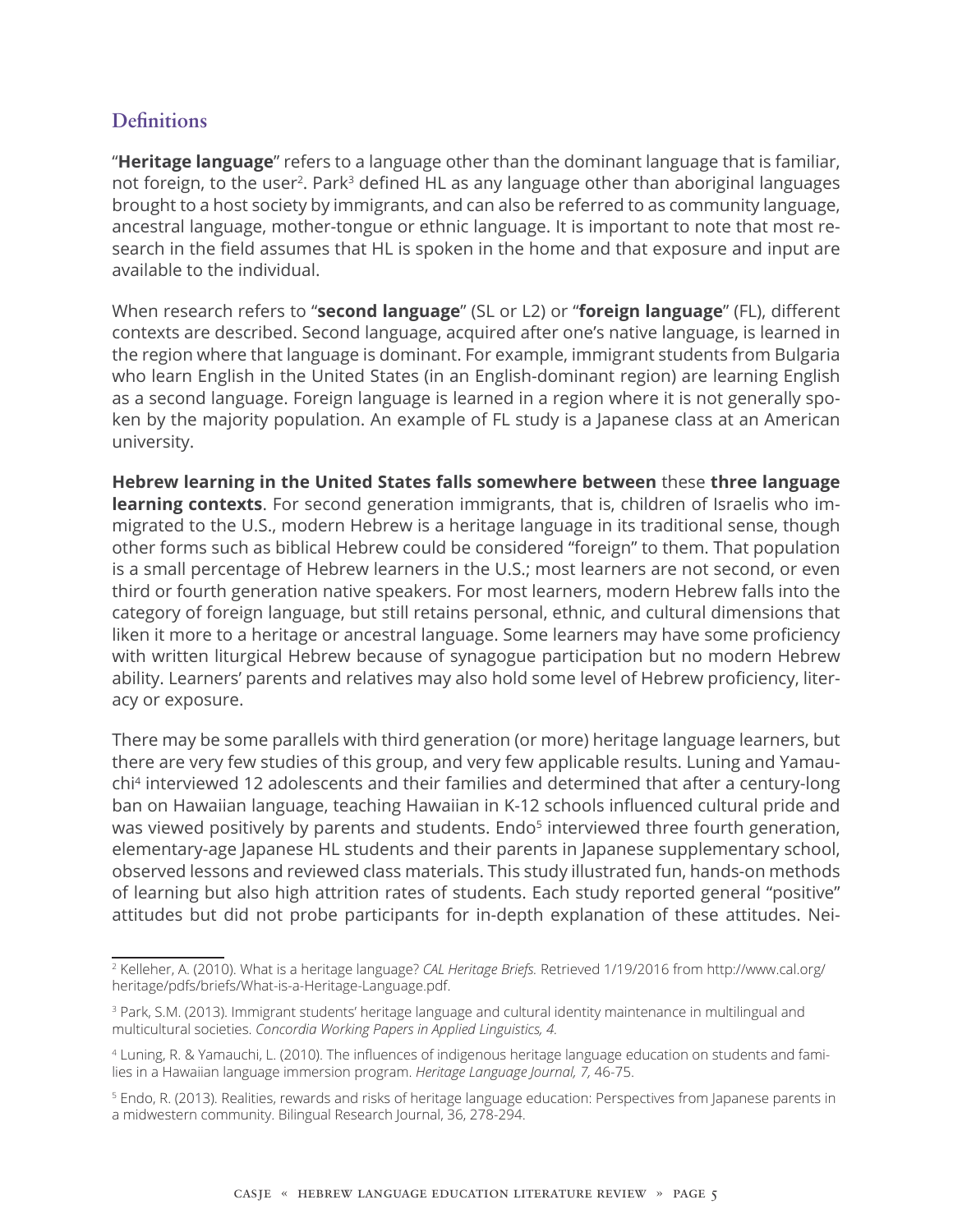ther study delved into program goals, student and parent motivations or methods to assess achievement or change.

In addition, there are parallels with other revived languages such as Gaelic in Scotland and Catalan in Spain. Scotland's nationally coordinated effort to support and revive Gaelic is evidenced by the establishment of the Gaelic Language Board and a new-found focus on education programs<sup>6</sup>. After Spanish-only schooling was imposed in 1970, Catalan was maintained in homes and communities. When Spain's democracy was restored, public schools, government agencies, media and cultural institutions in Catalonia reverted to Catalan, relegating Castilian Spanish to a second language<sup>7</sup>. In these cases, the revived language is part of the cultural and historical fabric of the countries, and official national language policies set standards and support learning. In the U.S., Hebrew is not the historic and nostalgic national language so it constitutes a unique case.

Although based on these definitions, Hebrew in the U.S. is a heritage language for children of Israeli immigrants, this review does not focus exclusively on this small group, nor does it specifically discuss Hebrew charter school learners who may have no ancestral connection to Judaism. Rather, **this paper focuses on the majority of young Hebrew language learners who are ethnically Jewish but who do not speak Hebrew at home as their L1**. **These learners** do not benefit from home exposure from parents and relatives and **have no immediate or urgent need to use the language for communication with their family members. Nevertheless, they have an ancestral, ethnic or nostalgic connection to the language.**

This paper is divided into two sections. Part I describes external factors that contribute to heritage language preservation. Examples of external factors include school and community goals and support, family influence and national policy. Part II delves into internal factors that influence learning, such as learners' motivations and attitudes, ethnolinguistic vitality, psychological stages of development, and identity frameworks. We also discuss the few prior studies of Hebrew learning in the United States.

<sup>6</sup> Dombrowsky, L.M. (2014). Additional language education and language development goals: The example of Gaelic (learners) education in Highland Council, Scotland. *British Educational Research Journal 40*, 261-279.

<sup>7</sup>Ortiz, F. (2014). Catalan language revival fuels backlash in Spain. *Reuters*, retrieved 7/18/16 from http://www.reuters. com/article/us-spain-catalan-idUSKBN0FJ2E920140714.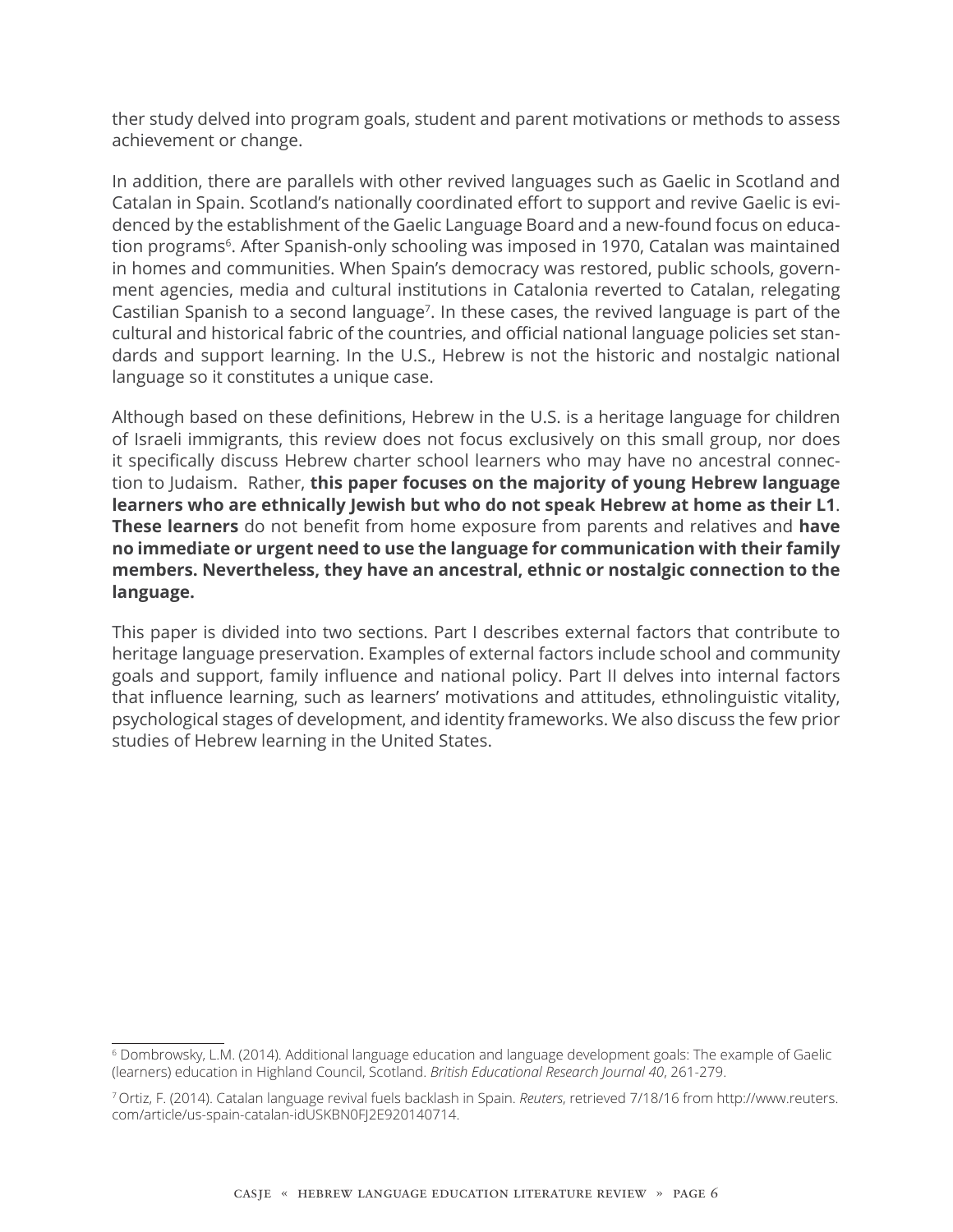

This section provides specific examples of HL research studies. The studies selected exemplify research on individual learner and community motivations to preserve the language.

**Evidence from many research studies points to external factors that influence heritage language maintenance or loss.** Although the following summary comprises studies of second generation heritage language users, **the general themes of the studies' results may pertain to Hebrew language education.**

#### **Home and Family Influences**

**Consistent evidence has shown that parental use of the heritage language at home encourages students' language maintenance<sup>8</sup>.** Portes and Hao<sup>9</sup> collected and analyzed quantitative survey data on more than 5,000 8th and 9th graders in Miami and San Diego and found that consistent use of the HL at home leads to the possibility of children preserving the HL. Guardado<sup>10</sup> interviewed four families in Vancouver who experienced Spanish language loss and expressed the importance of the HL without actually encouraging its use. In a subsequent study by Guardado<sup>11</sup>, three interviewed Hispanic parents expressed that their HL goals were for their children to become cosmopolitan, worldly and tolerant. In contrast to studies reporting positive effects of family language use, Brown<sup>12</sup> noted that the effects have not been sufficiently scrutinized. After interviewing four Korean college students and their families, he found complexities and changes over time: for example, as new siblings were born, Korean children used their HL less and less, and as their parents' English improved they became less insistent on their children preserving their Korean HL.

<sup>8</sup> Park, S.M. (2013). Immigrant students' heritage language and cultural identity maintenance in multilingual and multicultural socieites. *Concordia Working Papers in Applied Linguistics, 4,* 30-52.

<sup>9</sup> Portes, A. & Hao, L. (1998).E pluribus unum: Bilingualism and loss of language in the second generation. *Sociology of Education 71,* 269-294.

<sup>10</sup> Guardado, M. (2002). Loss and maintenance of first language skills: Case studies of Hispanic families in Vancouver. *The Canadian Modern Language Review, 58,* 341-363.

<sup>11</sup> Guardado, M. (2010). Heritage language development: Preserving a mythic past or envisioning the future of Canadian identity? *Journal of Language, Identity and Education, 9,* 329-346.

<sup>12</sup>Brown, C.L. (2011). Maintaining heritage language: Perspectives of Korean parents. *Multicultural Education, 19,* 31- 37.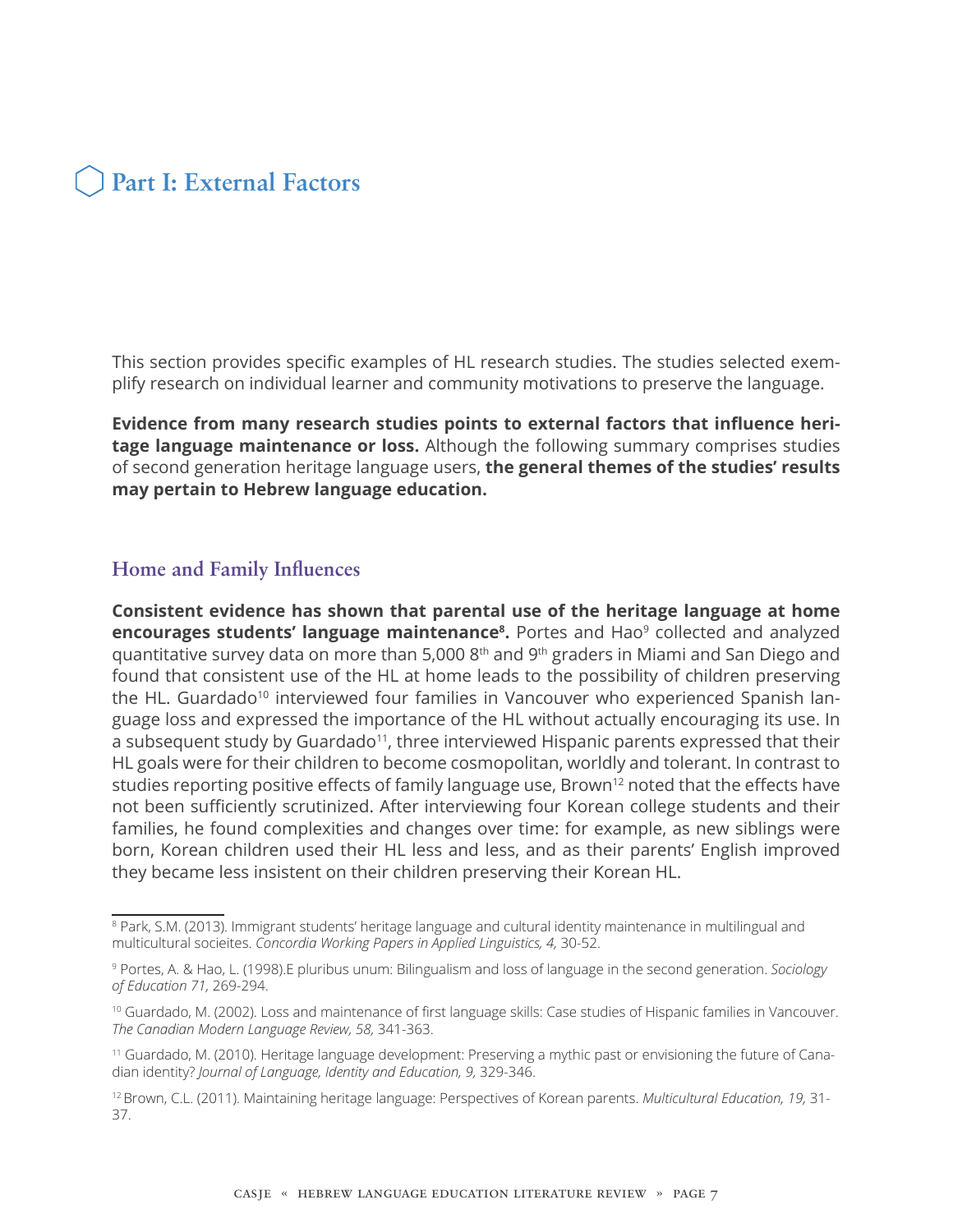Because results of these prior HL studies are varied with no common theme, **it would be useful to study the ways Hebrew is used in the home and the attitudes toward Hebrew that children observe or mimic.** A deeper understanding of conscious and unconscious ways that parents present and use Hebrew based on their own personal religious or cultural experiences, ideologies, priorities, relationships with Israel, and comfort with the language is needed. This understanding could show how these factors affect children's attitudes, language use and proficiency.

#### **School and Educational Influences**

Rincker's<sup>13</sup> questionnaire of 154 HL school personnel in Saskatchewan, and Tse's<sup>14</sup> meta-analysis of many mixed-methods HL studies are two pieces that determined that out-of-school, private church- or community-affiliated supplementary schools are not effective in encouraging HL use. Fewer studies reported that supplementary HL schools had a positive effect on students' language and ethnic identity (for example, Oriyama<sup>15</sup>), and most of these studies did not delve into complexities, measurable outcomes, curriculum/program development or teaching methods. Rather, they simply showed interviewees' positive responses to the program or towards their HL. Showstack<sup>16</sup> reported on a heritage Spanish teacher who changed dialects and standard/non-standard form in order to include students with different regional language varieties. In the same vein, Wu, Lee and Leung<sup>17</sup> found that teachers and administrators of a Chinese charter school determined that Mandarin was to be the target language of instruction, though interviews of 14 middle schoolers showed that many students spoke Cantonese or Fujianese at home. Japanese community schools also enroll learners with dissimilar backgrounds and needs. They include students who are living temporarily in the U.S. and need to maintain Japanese in order to return home and be ready to enroll in school and pass exams alongside children of Japanese immigrants who want to experience their culture and HL in a fun way<sup>15</sup>.

**School structure and learning goals, whether explicit or not, are important in shap**ing students' educational experiences. Leeman, Rabin and Roman-Mendoza<sup>18</sup> described a Spanish community school with a specific focus on service and social activism, and presented

<sup>13</sup> Rincker, J. (1991). Community-sponsored heritage language programs and personnel in Saskatchewan. *The Canadian Modern Language Review 47,* 642-649.

<sup>14</sup> Tse, L. (1997). Affecting affect: The impact of ethnic language programs on student attitudes. *The Canadian Modern Language Review, 53,* 705-728.

<sup>15</sup> Oriyama, K. (2010). Heritage language maintenance and Japanese identity formation: What role can schooling and ethnic community contact play? *Heritage Language Journal 7,* 76-111.

<sup>16</sup> Showstack, R. (2015). Institutional representations of 'Spanish' and 'Spanglish': Managing competing discourses in heritage language instruction. *Language and Intercultural Communication 15,* 341-361.

<sup>17</sup> Wu, M.H., Lee, K. & Leung, G. (2014). Heritage language education and investment among Asian American middle schoolers: Insights from a charter school. *Language and Education 28,* 19-33.

<sup>18</sup> Leeman, J., Rabin, L. & Roman-Mendoza, E. (2011). Identity and activism in heritage language education. *Modern Language Journal 95,* 481-495.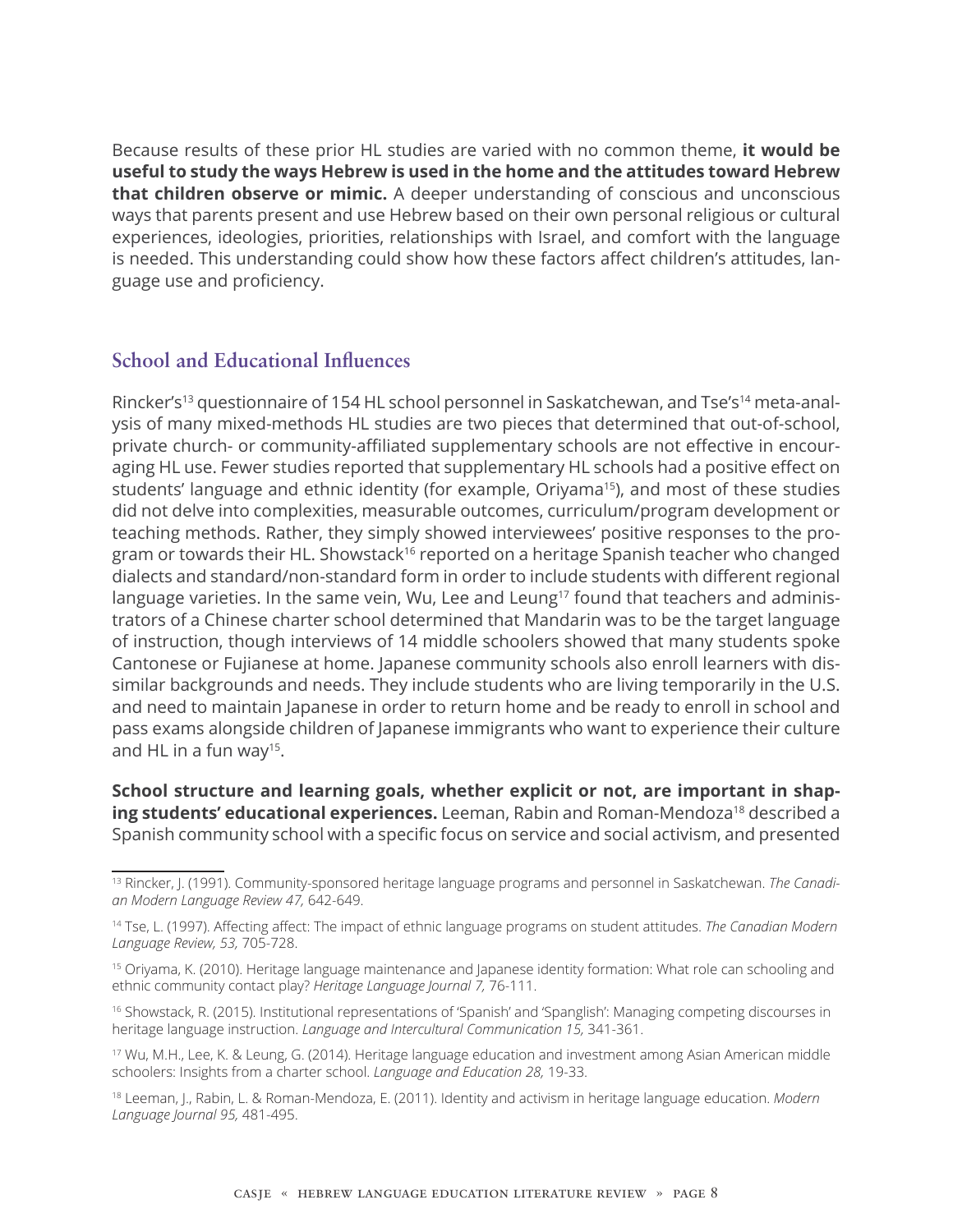interviews with several university students who worked with elementary school students on various projects. Octu's<sup>19</sup> study of a Turkish school emphasized bringing together members of the Turkish speech community in order to build the reputation of Turkish people in the U.S. and for Turkish people to be viewed as a prominent ethnolinguistic group. In a Hawaiian language program integrated into public schools, educators, 12 teens and their families were interviewed about their program goals and stated that they aimed to teach and learn cultural values, encourage pride and supply students with tools for teaching older generations this previously banned heritage.

Hebrew classes, in general, are similarly heterogeneous and diverse, and each school has its own educational focus. In day schools, supplementary schools, camps, universities and private or communal institutions populated with learners of different backgrounds, educators must decide which dialect or register to model, which grammar rules or slang to include, whether to focus on biblical or textual language, how to present Israeli culture, politics and societal issues and most importantly, the reasons and goals students should learn Hebrew. The depth of these issues relate to identity and motivation: the nature and reasons why people are driven to maintain the language and how Hebrew fits into their personal identity frameworks.

#### **Policy Influences**

Ruiz's<sup>20</sup> model for language planning is generally used to describe policy orientations toward second language teaching and learning. He categorized planning into "language as a right," "language as a resource," or "language as a problem." In the "language as a problem" category, HL is viewed as a problem or obstacle to acquiring the majority language and succeeding in the new culture. This orientation can have undertones of racial discrimination or devaluing. The "language as a right" stance underscores the protection and respect of minority language rights through educational and institutional support. "Language as a resource" orientations go even further in their funding and encouragement of HL maintenance and development to create a multilingual and multicultural society. Depending on the context and students' experiences, Hebrew preservation may be affected by these orientations, and the topic deserves further study.

#### **Other External Influences**

Guardaro and Becker<sup>21</sup> found that in interviews with 34 Hispanic-Canadian families, **strong relationships with relatives in the country of origin positively affected willingness to** 

<sup>19</sup> Octu, B. (2010). Heritage language maintenance and cultural identity formation: The case of a Turkish Saturday school in New York City. *Heritage Language Journal 7,* 112-137.

<sup>20</sup> Ruiz, R. (1984). Orientations in language planning. *The Journal for the National Association for Bilingual Education 8,* 15-34.

<sup>21</sup> Guardado, M. & Becker, A. (2014). 'Glued to the family': The role of familism in heritage language development strategies. *Language, Culture and Curriculum 27,* 163-181.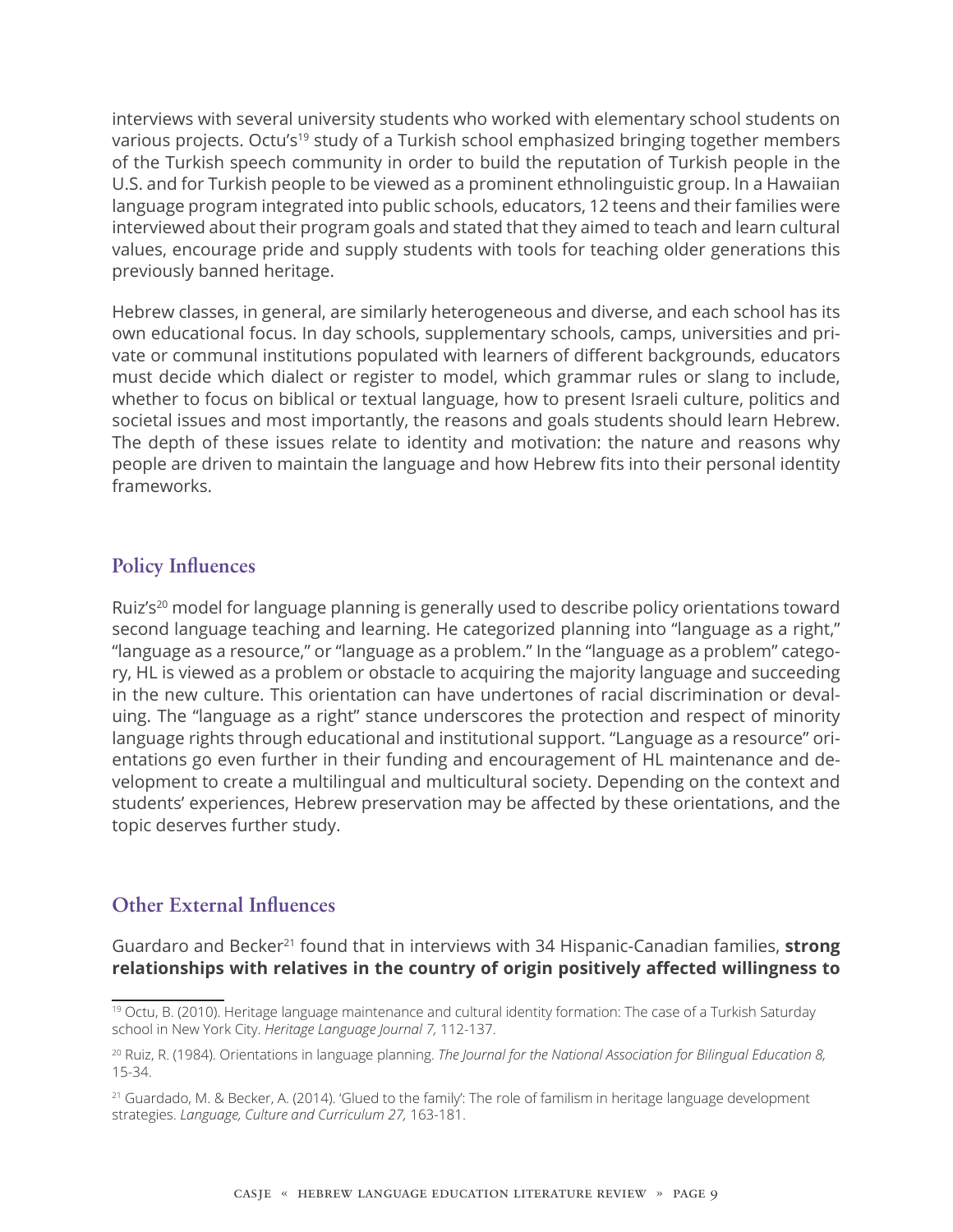**use and maintain HL.** Similarly, **return trips to the country of origin increased the likelihood that students would use the language, gain advanced proficiency and feel positively toward it**<sup>22</sup>,<sup>23</sup>. Cho and Krashen<sup>24</sup> conducted surveys that determined that students who watched TV in the HL were more likely to maintain their language.

#### **Summary**

In-depth, qualitative research that involves parents, children, educators and community members is needed to uncover the external factors that affect Hebrew learning. **External influences**, as illustrated in this brief sampling from HL research, **could be critical to understanding the nature of Hebrew learning, particularly if viewed alongside internal factors and identity frameworks.** Every learner is unique and motivated by different factors; a modern Orthodox student with liturgical and biblical proficiency who plans to become a rabbi may have different goals and needs than a student who views Hebrew as a way to bond with an Israeli grandparent. What do these Hebrew students, other language students, and the samples of external influences, have in common? All relate to how learners create their identity frameworks and view current and future images of themselves.

<sup>22</sup> Hinton, L. (1998). Involuntary language loss among immigrants: Asian-American linguistic autobiographies. Paper presented at Georgetown Round Table for Languages and Linguistics.

<sup>23</sup> Lee, J. S. (2002). The Korean language in America: The role of cultural identity in heritage language learning. *Language, Culture and Curriculum, 15,* 117-133.

<sup>&</sup>lt;sup>24</sup> Cho, G. & Krashen, S. (2000). The role of voluntary factors in heritage language development: How speakers can develop the heritage language on their own. *ITL, Review of Applied Linguistics,* 127-140.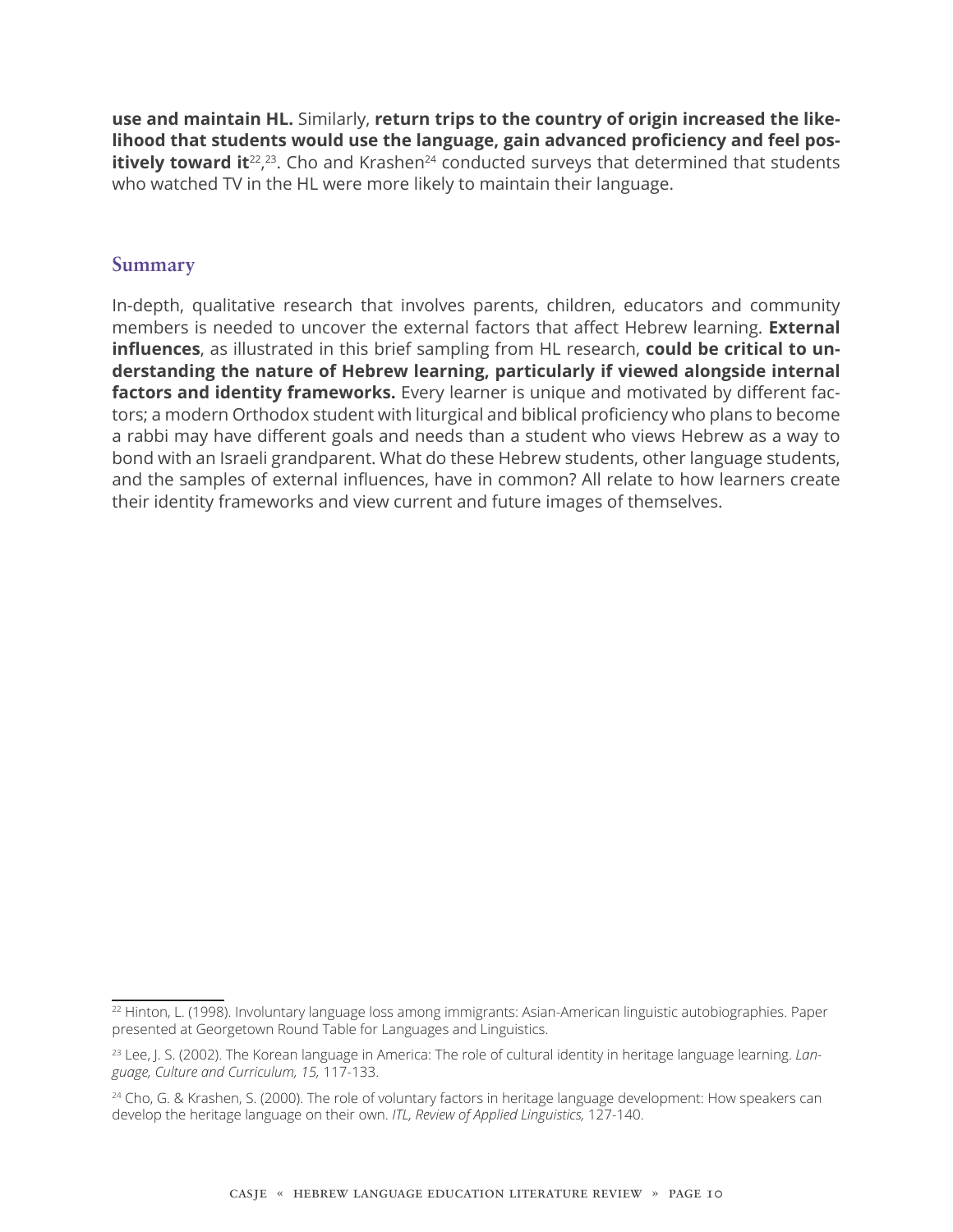### **Part II: Internal Factors**

**Language is indelibly linked to identity.** The way we think, communicate our innermost thoughts, express emotion and recount stories is related to our identities. Identity is how we view our self-image and how others view and label us within the constructs of society. **Choosing to use one language, dialect or register is reflective of how we feel and want to be viewed.** This section will discuss studies of language and identity and how these "internal factors" ultimately relate to Hebrew language learning in the U.S. We will explore how language learning motivation, once thought of as a simple binary of instrumental or integrative force, is now a field unto itself and connected to personal identity.

#### **Integrativeness**

In 1959, Gardner and Lambert published a study on language learning motivation, claiming that individuals were either instrumentally motivated (motivated to obtain employment or a college degree, for example) or integratively motivated (learning language in order to become closer with speakers of that language) <sup>25</sup>. This binary model was rooted in psychological theory and in later decades developed into the Attitude Motivation Test Battery (AMTB<sup>26</sup>) that surveyed such factors as levels of anxiety, interest in foreign languages, attitude toward the target language group and attitude toward the learning situation. The premise of their later theory of *integrativeness<sup>27</sup>* was a continuum of level of desire to become familiar with and integrate into the target language community. This notion indicates a strong connection between motivation to learn a language and desire to belong in a particular speech community, but does not examine varieties of language groups and their complexities, phenomena that are particularly important in the case of Hebrew. There is not only one Hebrew speech community or target language group; rather, there are a great many different groups based on location, age, register, time period and use. Some examples include colloquial Hebrew of young Israeli adults peppered with army slang and acronyms, the codeswitch and English-influenced Hebrew at American Jewish sleep-away camps, and the unique language of Israeli-

<sup>25</sup> Gardner R. & Lambert, W. (1959). Motivational variables in second-language acquisition. *Canadian Journal of Psychology 13,* 266-272.

<sup>26</sup> Gardner, R.C. (1985). *Social Psychology and Second Language Learning: The Role of Attitudes and Motivation.* London: Edward Arnold Publishers.

<sup>&</sup>lt;sup>27</sup> Gardner, R. (2001). Integrative motivation and second language acquisition. In Z. Dornyei and R. Schmidt (eds), *Motivation and Second Language Acquisition.* Honolulu: University of Hawaii Press.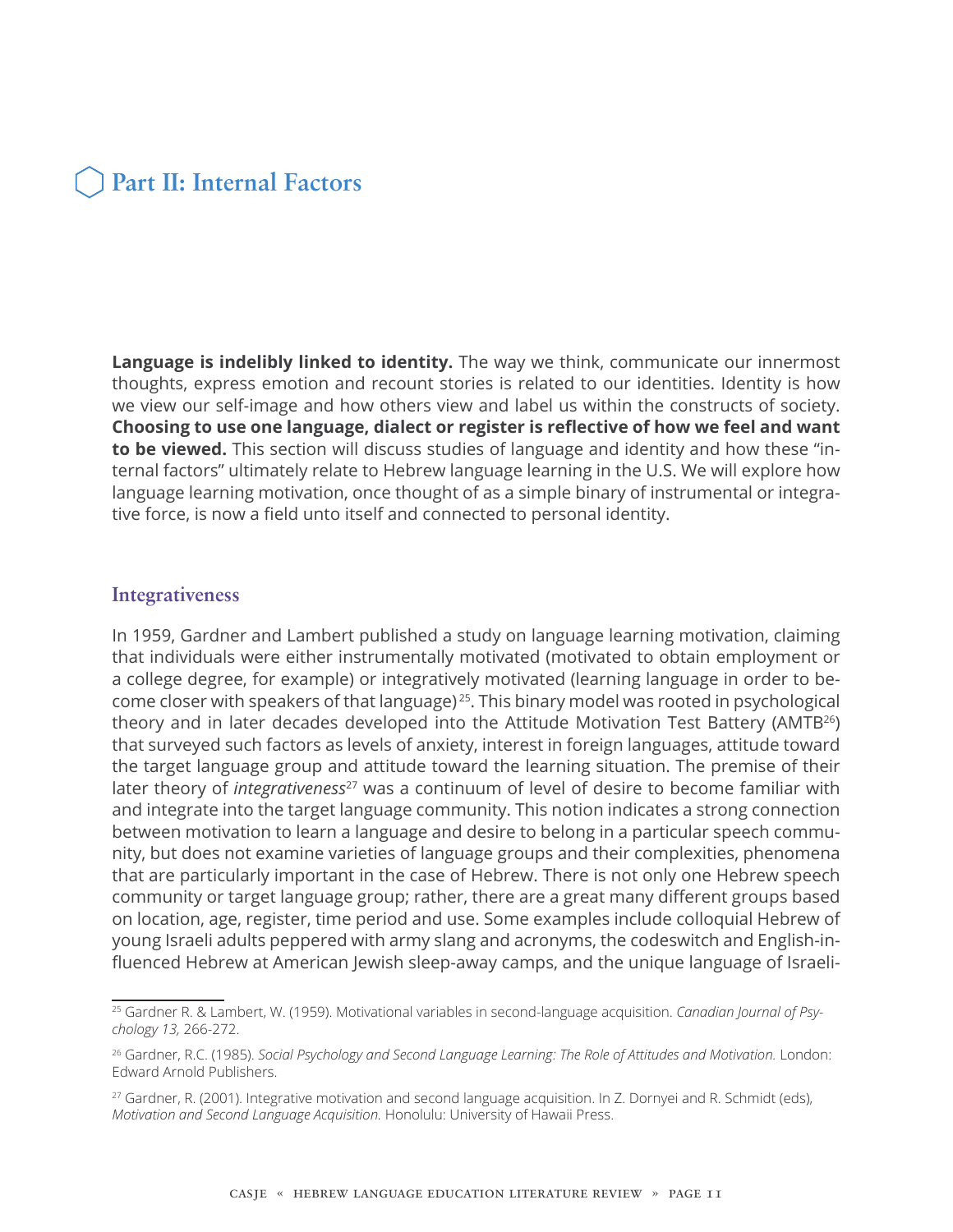or Russian-born emigrants within their cultural groups.

#### **Language Ego and Acculturation Theory**

Guiora28 wrote that **second language speakers often feel like they are "different people" when speaking the new language and subsequently behave differently**. Parallel to theories of ego in psychology, Guiroa's index of empathetic capacity gauged the level of an individual's sensitivity to others and receptivity to their behavior cues and feelings which, in turn, resulted in the ability to take on the identity of the other and attain native-like proficiency and pronunciation. In other words, the theory presumes that a person who maintains their L1 accent and does not take on the accent of the second language holds a lower index of empathy and resists full acculturation in the new society. Similar to Guiora's theory of language ego, Schumann's acculturation theory<sup>29</sup> states that individuals acquire a target language proportional to the degree to which they acculturate and adjust socially and psychologically to the new society. A fuller understanding of how Hebrew students, their teachers, parents and principals view target language speakers could more accurately direct program goals and teaching methods, both for those learning Hebrew as a HL or as a second or foreign language.

#### **Developmental Stages**

Tse30 examined ethnic identity rejection and repossession among 39 Asian American HL members in their written narratives. They inhabit a stage prevalent in childhood and adolescence of "ethnic ambivalence" or "ethnic evasion." This stage is typical of the acculturation process of ethnic minorities and may be resolved in the stages of "ethnic emergence" when individuals explore characteristics and experiences of their ethnic groups and "ethnic identity incorporation," when these members resolve their identity conflicts and positively identify with their ethnic group membership. Applications from the field of psychology and child development would inform how, in similar terms, students feel about Hebrew learning.

#### **Individual Language Experiences**

Also relevant to the continuation and enthusiasm for Hebrew or other minority language preservation is the learning situation and language experience of the individual student. Self-efficacy<sup>31</sup> relates to the belief learners have about how well they can perform a particu-

<sup>28</sup> Guiora, A. (1978). Personality and language behavior: A restatement. *Language Learning, 29,* 193-204.

<sup>&</sup>lt;sup>29</sup> Schumann, J. H. (1986). Research on the acculturation model for second language acquisition. *Journal of Multilingual and Multicultural Development, 7,* 379-392.

<sup>30</sup> Tse, L (2000). The effects of ethnic identity formation on bilingual maintenance and development: An analysis of Asian American narratives. *International Journal of Bilingual Education and Bilingualism, 3,* 185-199.

<sup>31</sup> Bandura, A. (1997). *Self-Efficacy: The Exercise of Control.* New York: WH Freeman.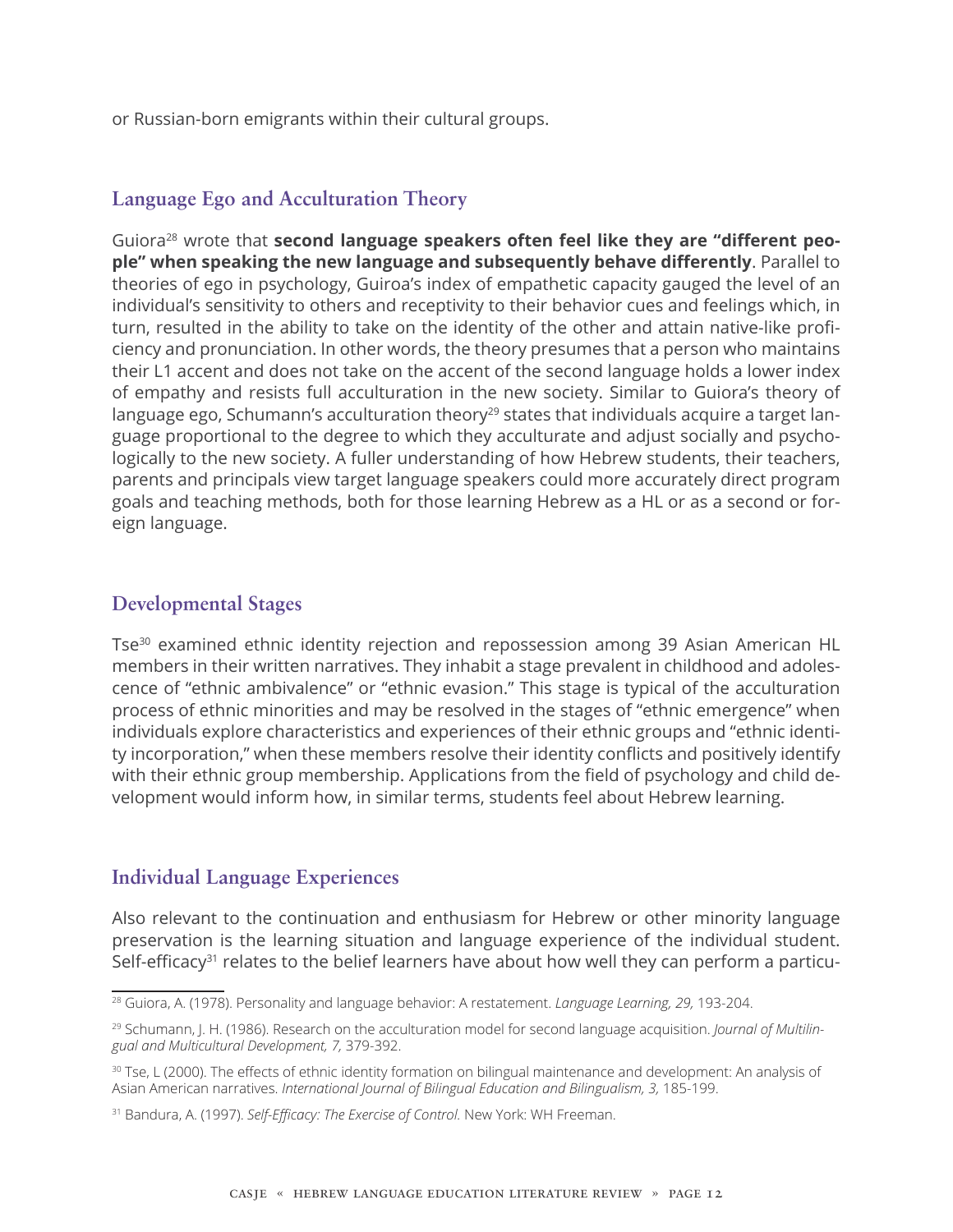lar task and how that could indicate future performance. Relationships to teachers, presence of learning disabilities, various learning styles and relationships to peers in the class will all inform students' understandings of their abilities and places within membership groups. All of these factors are encompassed in the concept of the "idealized L2 self."

#### **Idealized L2 Self**

Previous research suggests that language learning motivation and identity are more or less fixed and unchanging: according to the theory of integrativeness, one learns a language because it is useful, the "instrumental" end of the spectrum, or for "integrative" reasons, because they like the speakers of the language. In theories of language ego and acculturation, if a person does not gain native-like fluency, they are not fully acculturated in the host society. Modern ideas about identity demonstrate that a sense of self is fluid, ever-changing, based on context, and multifaceted. Dornyei's<sup>32</sup> *L2 Motivational Self System* includes the "ideal L2 self" which shows that **each person holds a vision of who they would like to become in the future. If that future self is a person proficient in the L2, the individual will strive to attain mastery in the language.** In addition, the framework's "ought-to L2 self" encompasses the characteristics learners feel they ought to have in order to avoid negative outcomes and in order to meet external expectations (like achieving good grades). The third category of the theory, "L2 learning experience" concerns factors involving the situation-specific classroom, teacher, peers, etc.

A number of studies have used Dornyei's model to examine various facets of learning motivation. For example, Papi and Teimouri<sup>33</sup> surveyed 1,278 Iranian English learners in high school and categorized them into five motivational groups. Partial correlation analysis showed that motivated behavior was a result of the relationship between the students' L2 selves and instrumentality promotion. After interviews with 21 migrants learning Swedish as a second language, identified by their teachers as being highly motivated, Henry, Dornyei and Davydenko<sup>34</sup> concluded that the surges of intense motivational behavior related to the L2 Self System meant sustained motivation for learning the language.

Magid<sup>35</sup> applied Dornyei's theory to motivate fifth grade students of English in Singapore. Students in a control group were asked to imagine scripted imagery situations to create a vision of their ideal L2 self, and were aided in creating goals and learning plans. After four months of mixed-methods interviews and surveys, the author concluded that the 90% of experimental group students became motivated to learn English, significantly more than the control group.

<sup>32</sup> Dornyei, Z. (2010). Researching motivation: From integrativeness to the ideal L2 self. In S. Hunston & D. Oakey (Eds.), *Introducing Applied Linguistics: Concepts and Skills* (pp. 74-83). London: Routledge.

<sup>33</sup> Papi, M. & Teimouri, Y. (2014). Language learner motivational types: A cluster analysis study. *Language Learning 64,* 493-525.

<sup>34</sup> Henry, A., Dornyei, Z. & Davydenko, S. (2015). The anatomy of directed motivational currents: Exploring intense and enduring periods of L2 motivation. *Modern Language Journal 99,* 329-345.

<sup>&</sup>lt;sup>35</sup> Magid, M. (2014). An application of the L2 motivational self system to motivate elementary school English learners in Singapore. *Journal of Education and Training Studies 2*, 228-237.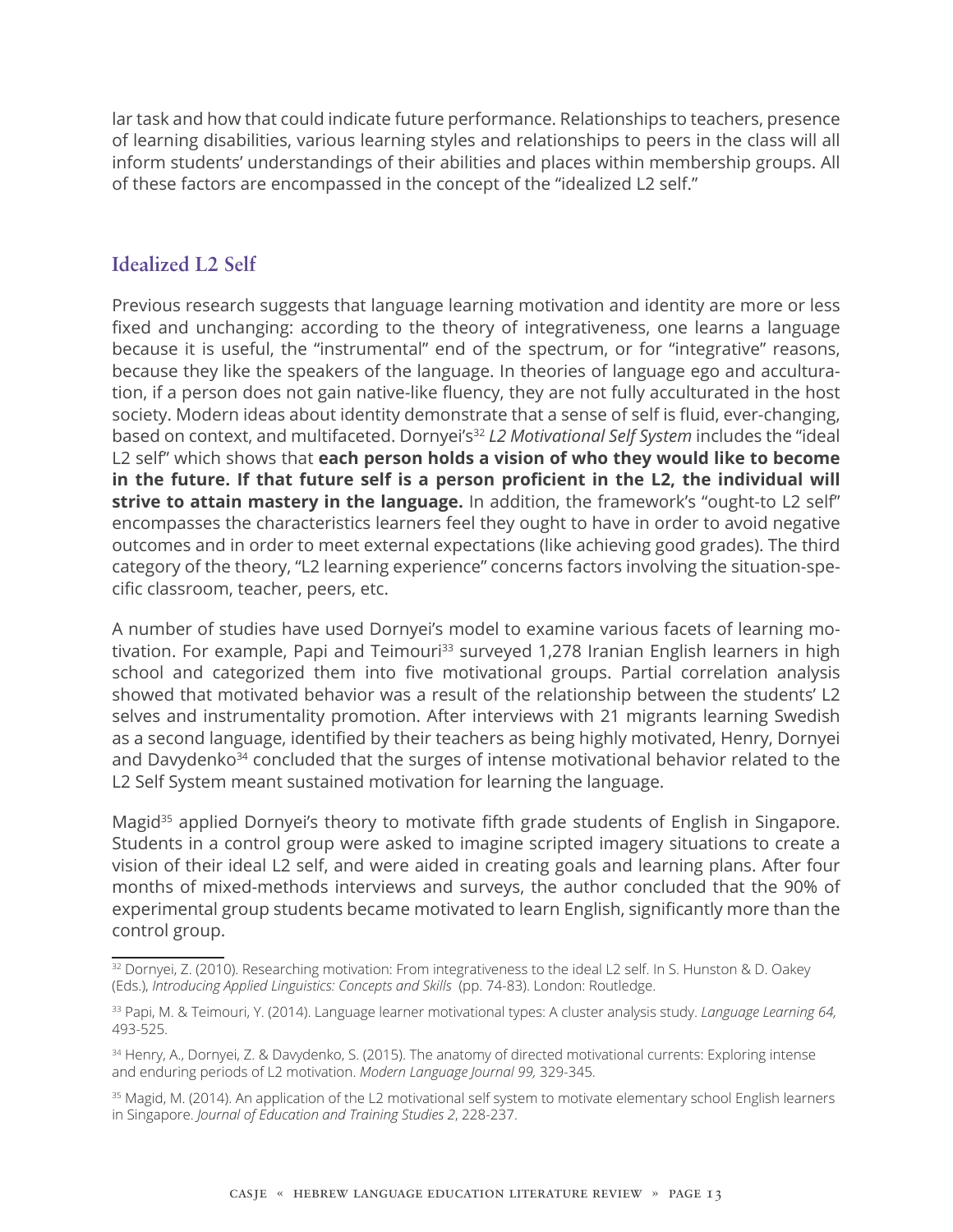Dornyei's theory embraces what prior research and other L2 identity frameworks sought, in pieces, to explain. Motivation to learn a language ultimately relates to who the learner wants to become. Furthermore, parents', teachers' and administrators' motivations about why the children should learn the language relate to who *they* want these learners to become. That image, conscious or not, is associated with the target language speech group (who will learners sound like when they obtain fluency?), and imagined community (among which group of people will they feel a sense of belonging?). **Upon analyzing students' L2 Motivational Self Systems and applying concepts as in Magid's study, we can directly impact the learning of Hebrew.**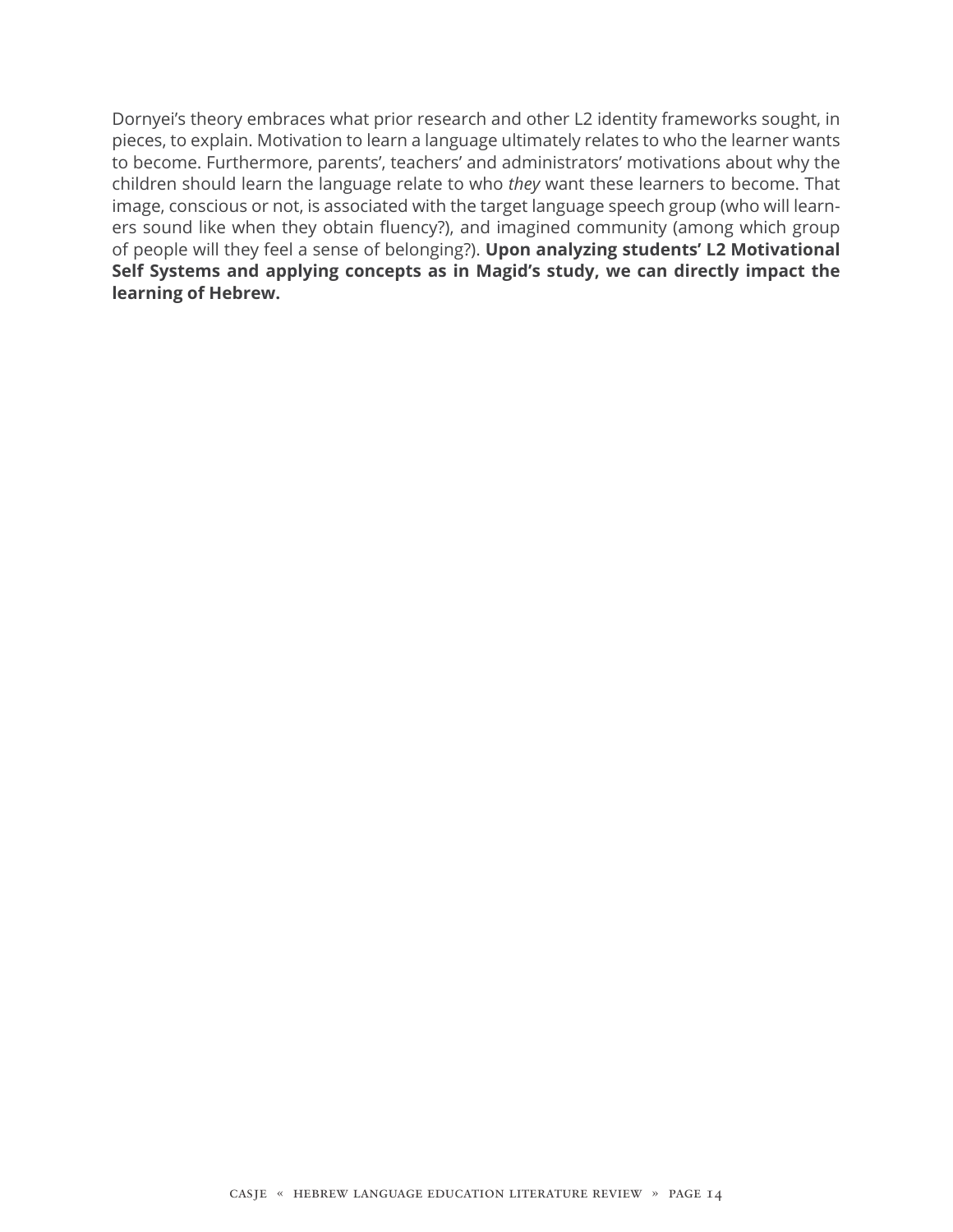## **Conclusion**

There is no direct parallel in HL research to the contexts of Hebrew teaching and learning in the U.S. Unlike other revived languages such as Hawaiian or Gaelic, where the majority society and its government have deep historical and cultural ties to the language, in the U.S., Hebrew's ties are to a minority population. It is, for the most part, not a HL for children or even grandchildren of immigrants, nor is Hebrew strictly a foreign language for most learners because ethnic ties exist. Still, **it is possible to take pieces of findings from HL studies and create a picture to help generalize issues for all language users, and to frame hypotheses to be tested in future research.**

Studies of family and school influence in HL preservation has not delved deeply into the motivations and behaviors of participants. Data, consisting mostly of qualitative interviews, using general and not in-depth questions, is very sparse and shows that most participants felt that children's use of the HL at home yielded positive results in proficiency and positive attitudes toward the culture. Participants (parents and children) had mixed opinions about the positive effects of HL in supplementary schools. Findings and conclusions were superficial, and other than general responses about feeling positively, rather than negatively toward the learning situations, no more information was collected. Although this information does not explain how individuals specifically construct identities and learning goals from the HL, we can assume that increased exposure to the HL at home and in school will mean a greater likelihood of language acquisition, and that positive attitudes toward the learning context mean stronger motivation to maintain the HL (findings that are self-evident). Government policy toward heritage language varies by state. In terms of English language learners, Christian<sup>36</sup> found that students who enter U.S. schools with native-like proficiency in languages other than English are not encouraged to develop proficiency in those languages. Hebrew has been named a "critical language" (i.e. critical to U.S. national security) by the U.S. government with postsecondary programs funded accordingly. In addition, several Hebrew language charter schools receive funding, although many of the students and staff are not Jewish and have no ancestral connection to Hebrew. Clearly, more in-depth research is needed to determine which external factors provide positive and negative motivation for Hebrew language learning. **What these mixed and spotty results do provide is a sense that motivating factors vary based on the individual and learning setting, and any external motivating factors are pieces of an individual's internal identity construction.** 

<sup>36</sup> Christian, D. (2007). Charting a path to bilingualism: Policy and practice support. *Modern Language Journal 91,* 271- 273.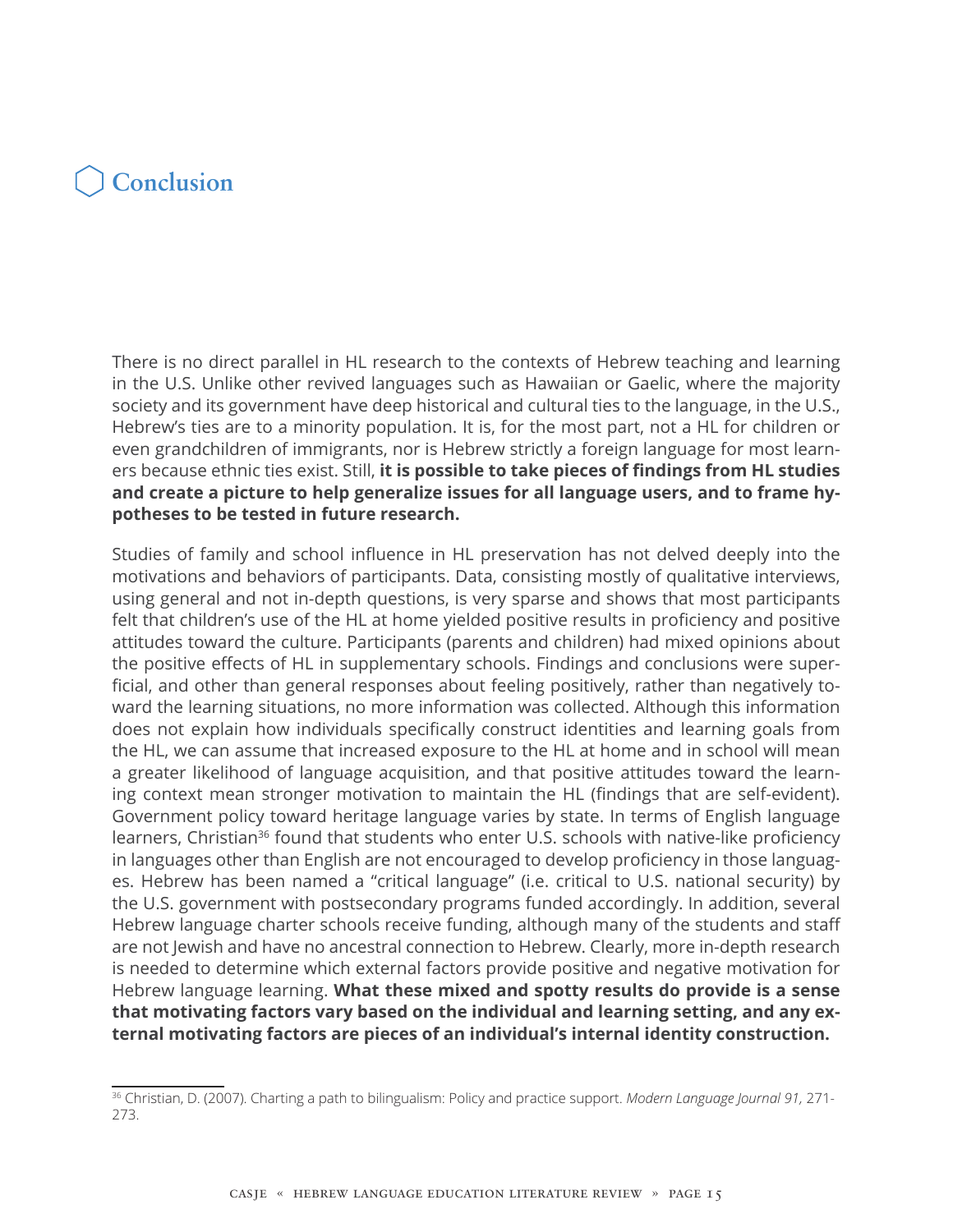Further applications to Hebrew can be made when thinking of internal factors. Studying the language for instrumental/utilitarian or integrative reasons and allowing oneself to acculturate and fully embrace the traits of the new culture are factors that come together when an individual envisions who they want to become in the future. Hebrew may be included or excluded from that vision of self, depending on the individual's experiences surrounding that language. **Parents, whether they realize it or not, have an image of who they want their children to be and associate with, and how they want them to feel and experience the world** (often based in reaction to how they were raised). Similarly, teachers and administrators have a particular target language (TL) speech group and imagined community in mind and shape their curricula and goals according to whose language they want students to emulate (for example, Feuer<sup>37</sup> found that a university Hebrew professor had a vague notion of teaching her advanced students to sound like Israelis in Israel, though when interviewed, many of her students wanted to use Hebrew to converse with Russian-Israeli immigrant friends in Canada).

**Moving past the commonly held understanding that Hebrew learning relates to an interest or closeness to Israel or Judaism, it is important to examine the intricacies that**  form identity and create a diverse body of Hebrew learners. Feuer<sup>38</sup> discovered that five Hebrew school parents had different goals for their children's learning: three parents encouraged Hebrew study as a way to participate in communal traditions, connect to grandparents and their histories of persecution; another felt Hebrew was an intellectual pursuit and could have sent her daughter to Chinese language classes; a third parent felt no personal connection to Hebrew but encouraged her daughter's independence and interest in the subject. University Hebrew students defined their Jewishness or belonging to subgroups in the Jewish community based on their levels of fluency in Hebrew. Those with native-like proficiency, even if they were not born in Israel, marked themselves as "Israeli" - different from those with weaker oral skills (those students who grew up with English as their  $L1$ )<sup>37</sup> Avni<sup>39</sup> similarly found that Jewish day school students had developed definite ideas about in-group membership and who could be included or excluded based on Hebrew knowledge and Jewish affiliation. In order to understand how learners create these categories, it is necessary to explore the imagined communities and subgroupings in the Jewish community and not assume a simple correlation between attitudes to Hebrew and Judaism or Israel. Hebrew **students, their parents and educators may hold very different assumptions of the target language community whose language is to be imitated and emulated.**

<sup>&</sup>lt;sup>37</sup> Feuer, A. (2007). 'We didn't learn grammar, we learned Hebrew': Divisions and displacement in the Hebrew language classroom. *Language and Literacy, 9.*

<sup>38</sup> Feuer, A. (2006). Parental influences on Hebrew language learning in Hebrew Sunday school classes. *Language, Culture and Curriculum, 19:* 266-277.

<sup>39</sup> Avni, S. (2012). Hebrew as heritage: The work of language in religious and communal continuity. *Linguistics and Education 23,* 323-333.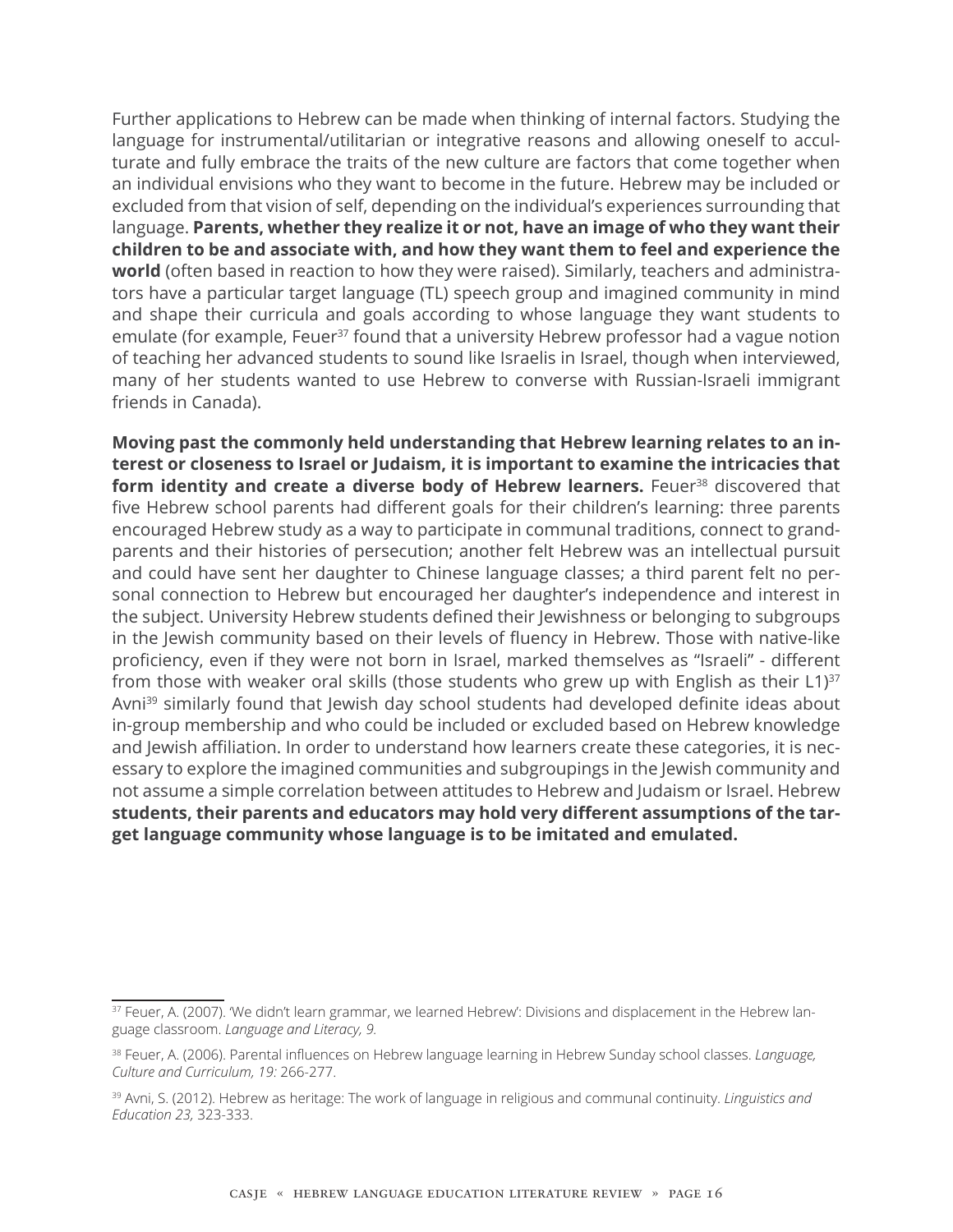### **Questions for Future Research**

**In studies of heritage language learning and Hebrew, it is possible to generalize and thematize a common psychological goal of envisioning an ideal future self who is a member of a particular speech and cultural community.** The idea of this self varies among individuals and is affected by personal experiences at home, personal experiences with teachers and peers, official policy and myriad other factors. It is only with a deep understanding of how individuals construct identity and fit language into that identity that learning goals can be determined and curricula structured effectively. Simultaneously, identity frameworks are influenced and developed in response to classroom experience and curriculum. Therefore, **the most effective future research in Hebrew learning settings is research of external and internal factors through the lens of identity creation and definitions, particularly in the model of the idealized L2 self.** In-depth interviews and analysis of the learning, daily routines, and ideologies of all players involved will uncover which external and internal factors serve as driving forces, and whether those motivators align or diverge from one another. If research finds that philosophies of learning, perceptions of the importance of Israel, assumptions of who the target language speaker is and what the language will be used for in fact *differ* between students, parents and educators, these findings would play a major role in re-thinking Hebrew education in the U.S.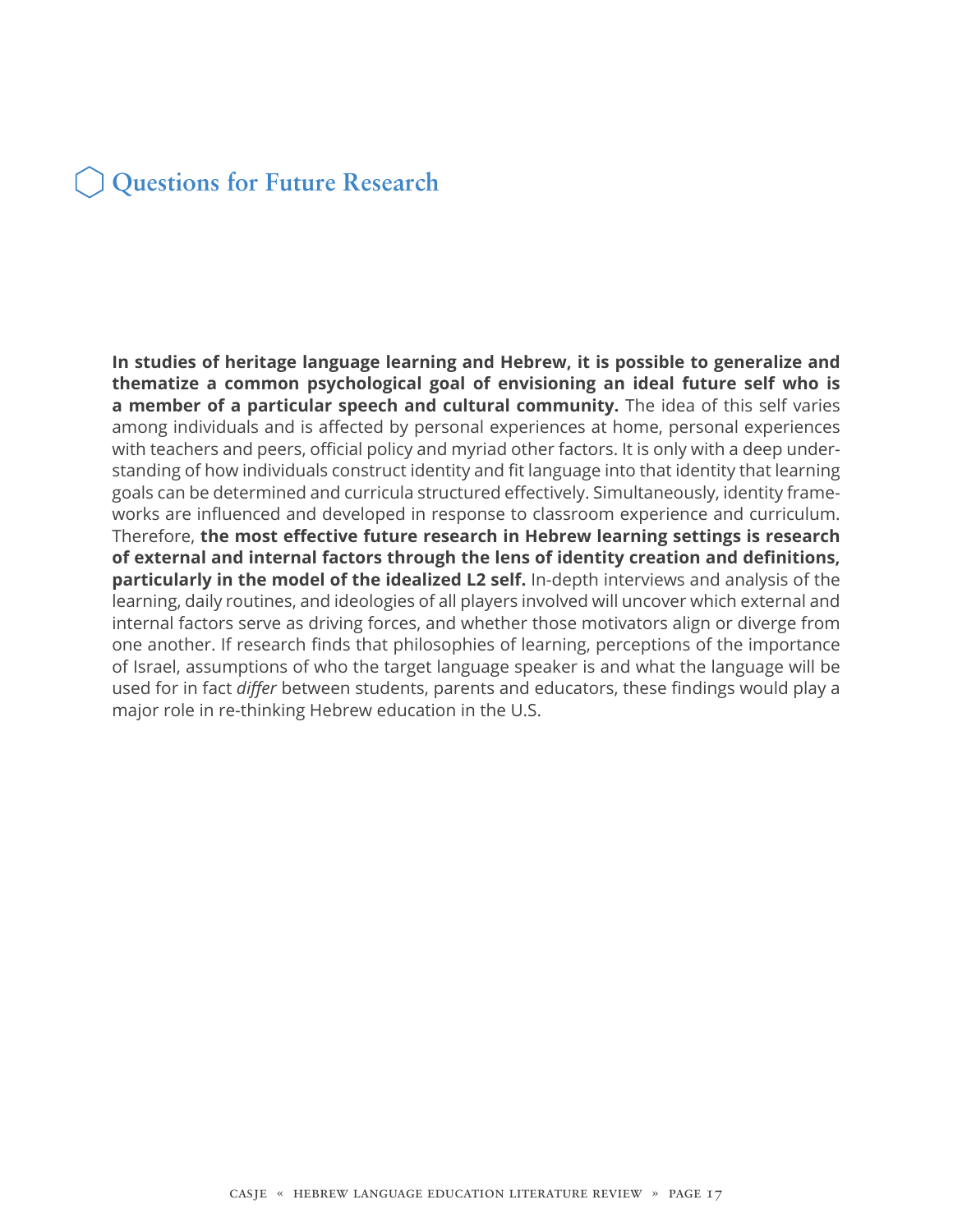CASJE is an evolving community of researchers, practitioners, and philanthropic leaders dedicated to improving the quality of knowledge that can be used to guide the work of Jewish education. The Consortium supports research shaped by the widsom of practice, practice guided by research, and philanthropy informed by a sound base of evidence. To achieve these ends, CASJE aims to build the capacity needed to do highquality applied research, nurture the institutions where research is conducted, and secure funding that supports and enables these important activities.

#### CASJE Board of Directors

**Dr. Lee Shulman**, *Co-Chair* Stanford University

**Dr. Michael Feuer**, *Co-Chair* George Washington University

**Lauren Applebaum**, *2015 - 2016 Doctoral Fellow* American Jewish University

**Amy Skopp Cooper** National Ramah Commission; Ramah Day Camp in Nyack

**Dr. Sharon Feiman-Nemser** Brandeis University

**Dr. Ellen Goldring** Vanderbilt University **Dr. Paul Goren** Evanston/Skokie School District 65

**Dr. Jonathan Krasner** Brandeis University; Network for Research in Jewish Education

**Dr. Jon Levisohn** Brandeis University

**Rabbi Mitchel Malkus** Charles E. Smith Jewish Day School

**Dr. Alex Pomson**, *ex officio* Rosov Consulting

**Dr. Wendy Rosov**, *ex officio* Rosov Consulting